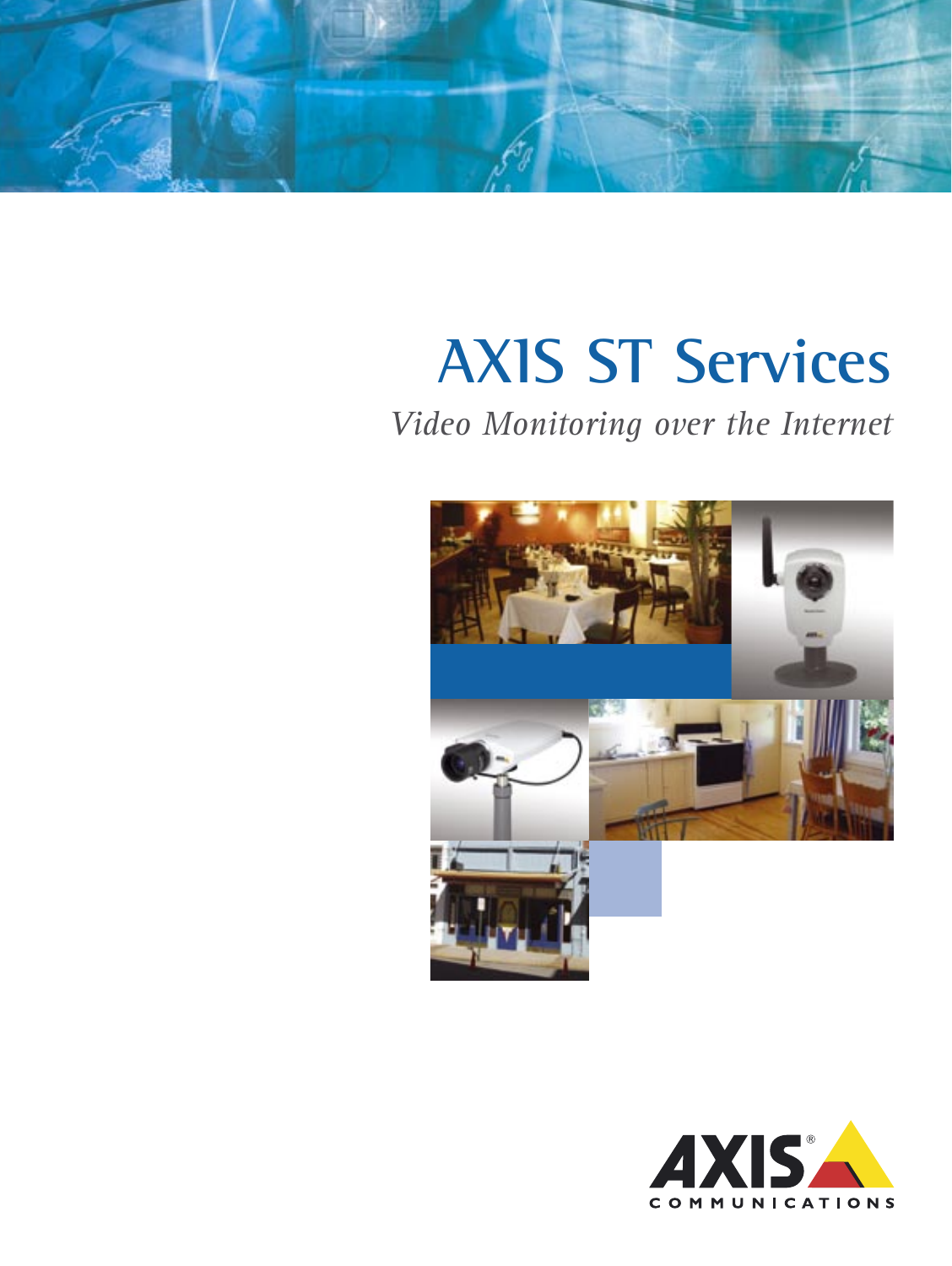



*View from the AXIS STS system template monitoring portal. The user interface is easily modified for your brand and integrated into your end user portal.*

### *Prevention, protection and planning*

#### *Zero configuration and installation*

Imagine having remote eyes that can see whenever you feel the need to view something you dearly care for. It could be your home when traveling, your summer house, your office or the family-owned store. Imagine also the peace of mind, knowing that your remote eyes will detect unusual events, and immediately notify you with a video recording of the incident.

Axis Communications, the market leader in network video, brings you the Axis Subscriber Technology Services which gives all this and more. Axis provides the components needed to deploy a video monitoring system to subscribers on a large scale.

*The shop owner* The corner shop is equipped with an automatic security system. It will shut off at 8:30 in the morning and activate again at 8 p.m. One morning, the owner receives an SMS text message on his way to work. The text message includes a link to a video sequence which shows that his only employee has come to the shop earlier than usual, starting the preparations for the day. Relieved, the owner turns off further alarm notifications, using his phone.

> At home The alarm of your home security system goes off. On your Internet-connected PC at work, you check your surveillance cameras to see what is happening. You discover that it's only the cleaning service who has forgotten to turn off the alarm before entering. Relieved, you turn off the alarm from your PC.

> > Small office, store or home protection – place cameras where you feel the need for the peace of mind of a remote eye. Then, at your leisure, verify that everything at home is as it should be, or be automatically notified via e-mail, SMS or MMS when an unexpected occurance has been detected.

> > Cameras connected to an AXIS STS system are designed for simple self-installation. The cameras will automatically, and without user intervention, be discovered and connected to a pre-configured ST Server. The system automatically handles Network Address Translation (NAT) devices, home routers and firewalls. Dynamic IP addresses, Private IP addresses and NAT Traversal are handled seamlessly. There is no need to let a professional installer into your home; you can set this up yourself.

*Maintenance* The system requires little or no management by the end user. Updates can be handled automatically by the service provider and the cameras are constantly checked for any malfunction. If the system finds a potential error or malfunction the user will be immediately informed via e-mail and/or SMS.

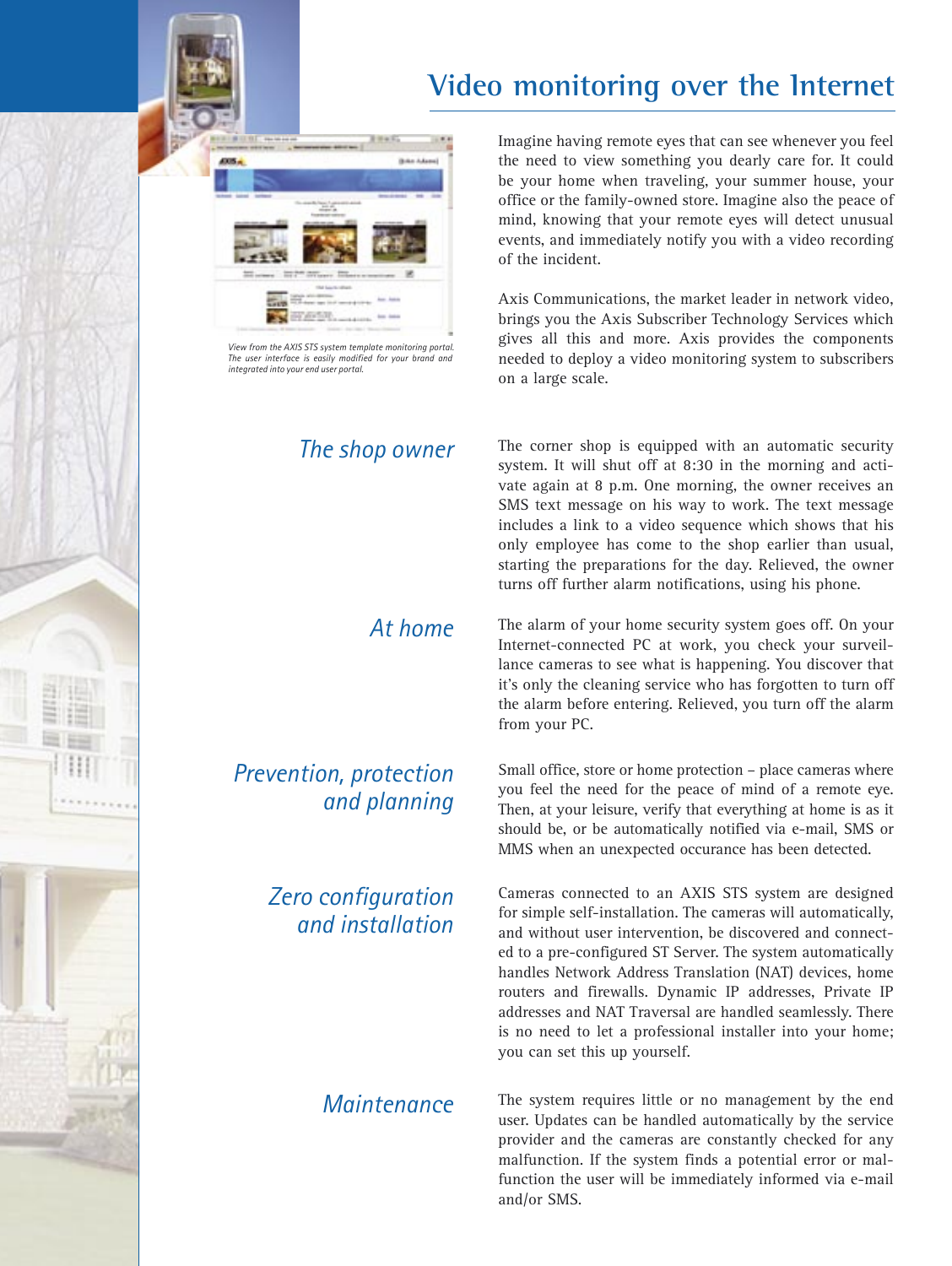## **AXIS Subscriber Technology Services**

### **The AXIS STS System**

- Enables easy installation that can be performed by basically any end user. Simply connect cameras to an Internet-connected Ethernet network with DHCP enabled, and the installation is completed.
- Handles seamless operation with dynamic IP addresses, private IP addresses, NAT and NAT Traversal as well as firewalls.
- Secure authentication of users, cameras, as well as encryption of transmitted video and data.
- Live viewing of video and recording of pre/post alarm video sequences.
- Easily customizable look and feel of the user interface using standard web development tools such as HTML or PHP.
- Central management of all cameras in the system, including firmware upgrades.
- Designed for optimal redundancy and scalability with loadbalancing functionality.



- A Axis Network Camera with LAN or W-LAN interface
- B PC for browser-based access
- C Internet router or broadband sharing device (NAT)
- D AXIS ST Servers
- E Mobile phone for viewing real-time or recorded video
- F Alarm center connection may be provided as a complementary service to end users

Allow your customers to easily deploy networked video monitoring in their office, store or home by simply using an Internet connection. Live and recorded video can be viewed from standard PCs and mobile phones. Combine Internet and mobile services using AXIS Subscriber Technology Services, and give your customers the benefits of a fully digital surveillance solution. AXIS ST Services provides you with all the key components.

#### *Installation and use*

The end user can easily install the surveillance cameras without help. All that is needed is to connect the camera to power and an Internet connection (10BaseT/100BaseTX or Wireless 802.11b/g with DHCP enabled). Once installed, the camera automatically registers at your service portal, and the users will have immediate access to their own personal monitoring system after user registration. Each user has a personal monitoring page which allows for easy-to-use video monitoring, recording, scheduling of notifications and more.

Axis is the ideal partner for modern video monitoring and surveillance solutions. We will assist you in your development and deployment, as well as tailoring logistics according to your needs.



### **Global Leadership**

Frost & Sullivan found Axis Communications to be the definitive market leader in both the global network camera market and the global video server market and honored Axis with the 2006 Frost & Sullivan Market Penetration Leadership award for network video. The combined worldwide network

video market is expected to grow at an annual rate of 40 percent and reach \$1.2 billion by 2010.



"*Since becoming the first company to launch a network camera in 1996, Axis has remained at the forefront of the fast growing network video market*," said Soumilya Banerjee, research analyst for Frost & Sullivan. "*Through consistent performance and continuous innovation, the company has been able to build and retain its leadership position.*"